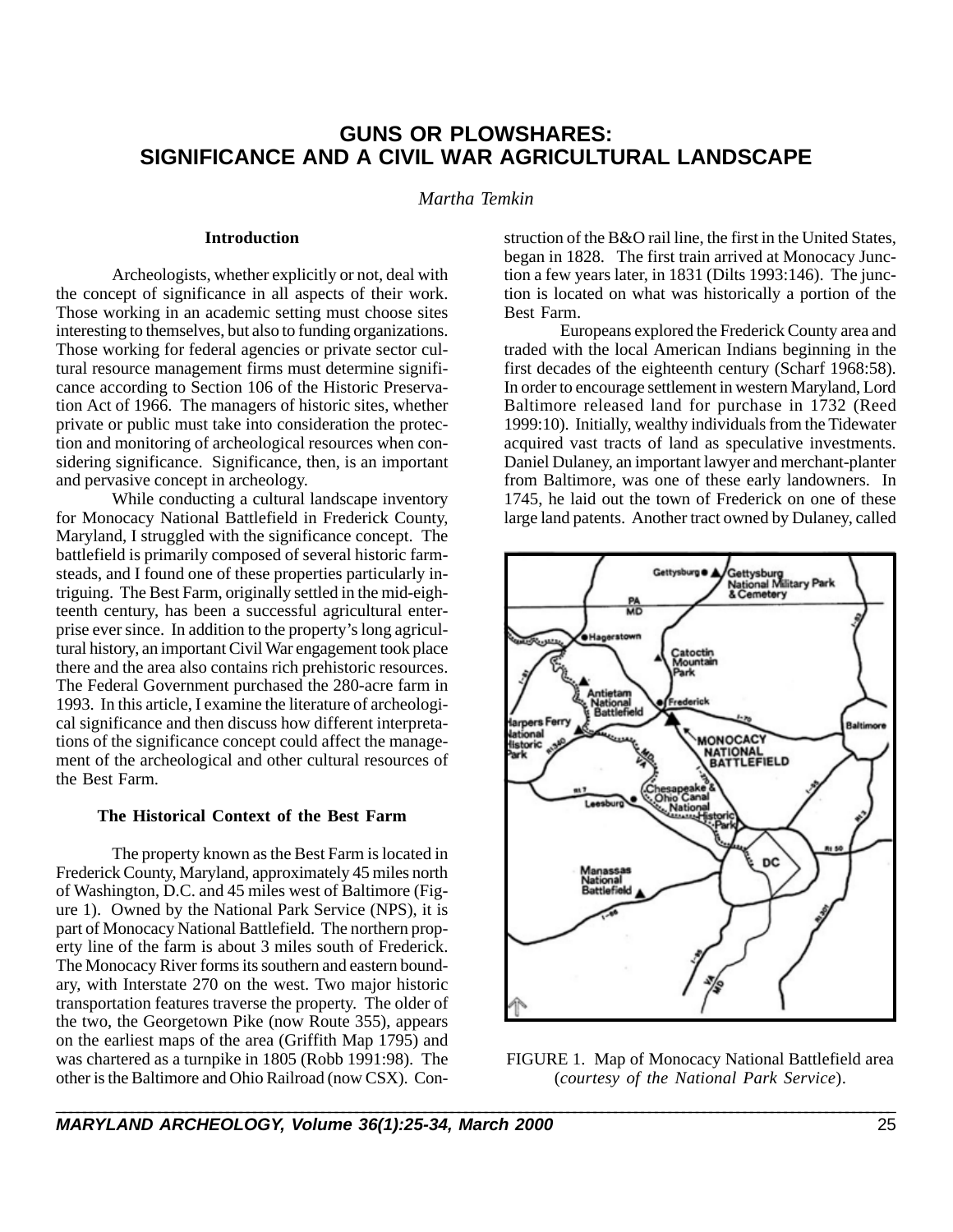Locust Level, included most of the acreage that would eventually become the Best Farm (Reed 1999:56). Like most area landowners, Dulaney leased out parts of Locust Level in the second half of the eighteenth-century. Typically, the leasee rented 100-200 acres for twenty years or two generations. In addition, these leases often required improvements such as the clearance of a certain amount of land and the construction of a dwelling and/or barn. A small limestone and log building on the Best Farm fits the description of such dwellings, and the limestone first level may date from this early settlement period (Reed 1999:57; see Figure 2).

The French and Indian War (1756-1763) disrupted the growth of settlement in Frederick County. European inhabitants fled the area, which was then considered the frontier (Reed 1999:18). After the war, new settlement patterns developed. Owners who resided on their properties or in nearby "Fredericktown" replaced land speculators and tenant farmers. One such owner was the Vincendiere family. In 1795, this French-Caribbean family developed a plantation of over 700 acres from land formerly included in Dulaney's Locust Level tract. They called the plantation L'Hermitage (Reed 1999:57).

The Vincendieres first settled in the town of Frederick two years before the purchase of the property that became L'Hermitage. Archival research indicates that they immigrated to the United States to escape a slave uprising in Santa Domingo (Dominican Republic) and the chaos created by the French Revolution (Reed 1999:58). Victoire, the nineteen-year-old eldest daughter of the family, owned the plantation. It is somewhat of a mystery why

the eldest daughter, as opposed to the father, mother, or brother in this family, became the head of household and owner of record. The U.S. census of 1800 listed her as the head of a household of 18 and the owner of 90 slaves. This is one of the highest slave populations in Frederick County and the entire state for this period (Reed 1999: 57- 58). The number of slaves on her farm suggests she attempted to set up a plantation style operation, perhaps similar to the type of agricultural arrangement found on the family property in Santa Domingo. No data as to the type of crops grown or sold on the plantation exists, however. Over the next 20 years, the number of slaves owned by Victoire declined to 48, indicating a major change in the management of the plantation (Reed 1999: 58).

While Victoire never married or had children, local tradition states that her nephew, Enoch Lewis Lowe, was born and spent his childhood at L'Hermitage. He later served as the governor of Maryland from 1851-1854. This same tradition claims that General Lafayette visited the Vincendiere's at the farm in 1824 (Scharf 1968:290, 459). Victoire owned and operated L'Hermitage until 1827. She then maintained a household in Frederick until her death in 1854 (Reed 1999:60).

After Victoire sold the property in 1827, evidence suggests that the Hermitage Farm (L'Hermitage) was never again owner-occupied and became a tenant farm. In 1852, the owners divided the farm into two separate entities, North and South Hermitage. South Hermitage remained in one family, the Trails, from 1852 until 1993 (Reed 1999:62). During this 141-year period, only a few different families tenanted the farm. Two of these families, the Bests and



FIGURE 2. Eighteenth-century limestone and log dwelling (*courtesy of the National Park Service, List of Classified Structures*).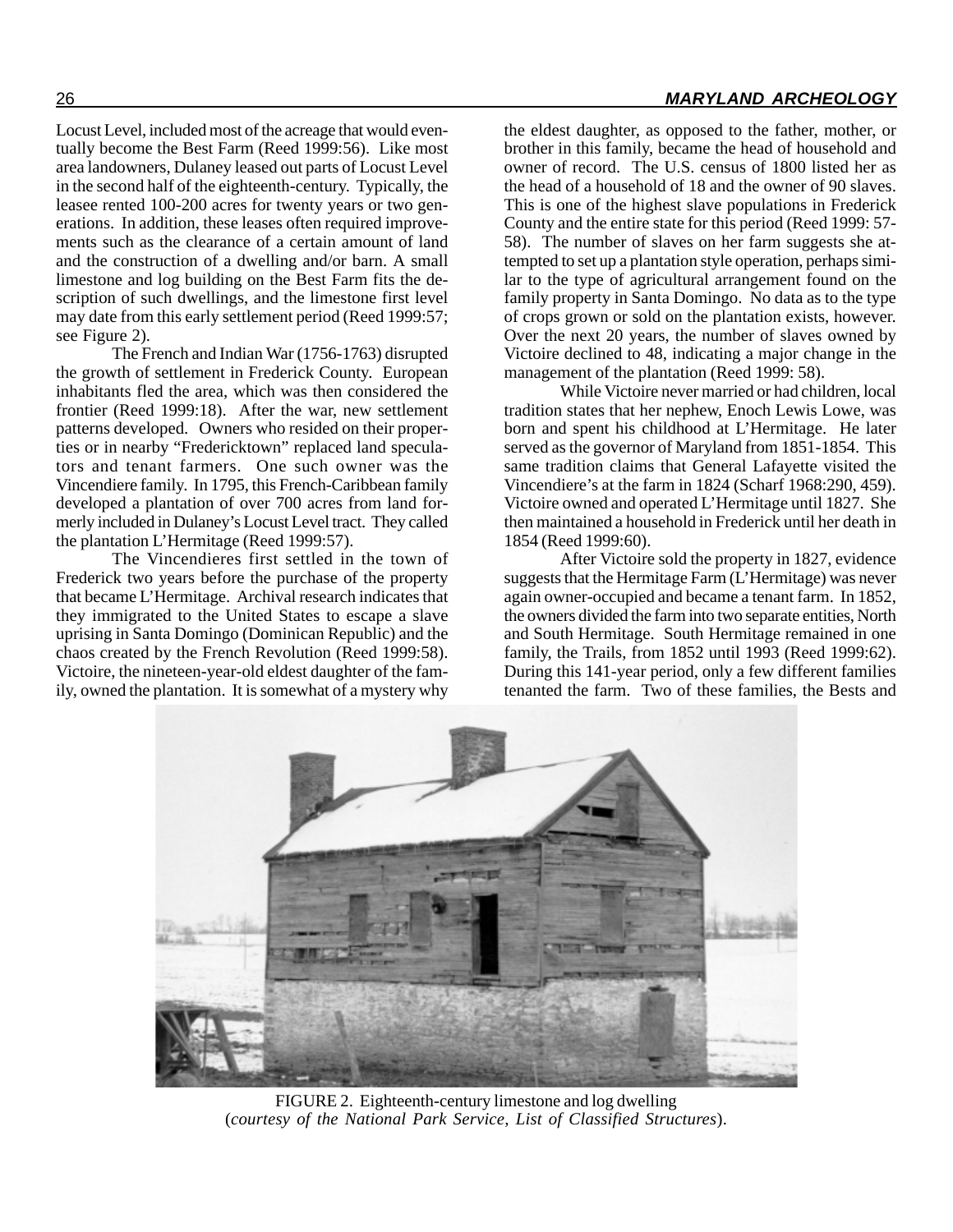the Wiles, lived and worked the farm across three generations: the Bests from at least 1850 through 1910, and the Wiles from 1928 through 1999. South Hermitage became known as the Best Farm after the tenant family who occupied it at the time of the Civil War.

During the Civil War (1861-1865), the Monocacy area gained strategic importance due to its location as a transportation center. The Georgetown Pike and the B&O Railroad both crossed the Monocacy River here via bridges and connected the area to Baltimore and Washington, D.C. The community also contained a railroad junction, with a branch line leading north to Frederick (Figure 3). Consequently, several major troop movements, as well as the 1864 Battle of Monocacy, occurred on or near the Best Farm. Confederate troops destroyed the covered wooden bridge which carried the Georgetown Pike over the river and inflicted severe damage on the railroad bridge during the September 1862 Maryland Campaign. This led the Union army to construct two blockhouses near Monocacy Junction in order to protect the railroad crossing, located on the Best Farm property. In an oak grove located on the property, Union troops found the famous "Lost Orders" describing Lee's plans for the upcoming campaign. They ended up in the hands of the Union commander, General McClellan, leading directly to the Battle of South Mountain and Antietam (Grove 1928:238; Bearrs 1978).

In 1863, Confederate and Union troops passed through the property (via the Georgetown Pike) on their way to the battle of Gettysburg, but the war's largest impact on the Best Farm would occur the following year. The Battle of Monocacy took place on July 9, 1864 and the natural and cultural features of the Monocacy area played critical roles that day. Confederate General Jubal Early's Confederate forces arrived in Maryland after forcing Union General David Hunter to retreat from his defensive position at the northern end of the Shenandoah Valley and leave open the route to Washington, D.C. Marked as a Union loss, the Battle of Monocacy proved a valuable effort. Heavy Confederate casualties, a 24-hour delay in the march to Washington, and exhaustion of Southern troops prevented Early from engaging in a successful attack on the capital, only 50 miles southeast of the junction (EDAW 1993:4-9).

Union and Confederate troops fought on the Best Farm throughout the battle. Confederate forces placed an artillery battery at the northwest corner of the farm and used the bank barn near the manor house as cover for sharpshooters. This barn burned to the ground when hit by Union shells fired from a 24-pound howitzer located near the railroad bridge. Troops destroyed the covered turnpike bridge and the railway overpass bridge, and severely damaged the railroad bridge during the battle (Bearrs 1978:94).

John Best, the tenant at the time of the battle, rebuilt the bank barn after the war, and the farm returned to a quiet agricultural prosperity. By 1880, Best began to

switch his focus from grain to dairy production. Completing this conversion to dairying, either the tenant family or the owners built a dairy barn and silo on the property in the early twentieth century. The property boundaries changed only slightly over the years. In the early 1900s, Charles Trail, the owner of the Best Farm, sold two small parcels located along the Georgetown Pike. On one parcel, the state of New Jersey erected a monument to the 14<sup>th</sup> New Jersey Regiment who fought at the Battle of Monocacy. Dedicated in 1907, this monument was the first on the battlefield (Worthington 1932:222-223). In 1914, the Daughters of the Confederacy erected a monument on the other parcel and dedicated it the "Southern Soldiers Who Fell There In Battle." The NPS purchased the Best Farm property in 1993, but continued to lease the property to the Wiles family. The family's dairy operation continued to flourish on the farm until 1999, when the NPS ended their tenancy. Currently unoccupied, the property will eventually become the site of the park's visitor's center, while its agricultural fields will be leased out to a local farmer for hay production (Trail, personal communication 1999).

#### **Cultural and Archeological Resources**

The cultural landscape of the Best Farm has remained remarkably intact since at least the mid-nineteenth century. The agricultural fields, road system, and building clusters have changed little and could provide a glimpse of farm life throughout the history of the property. This landscape includes several historic structures. Three buildings from the Vincendiere tenure are still standing. The family built a two-story brick manor house between 1795 and 1798 (Figure 4). A log kitchen, now incorporated into the manor house, may be from the same date. The manor house is represented on an 1808 map of the area by the symbol for a "plantation or farm" and the name "V. Vincendiere" (Varle Map 1808). Dulaney's tenants in the earlier settlement period may have built the smaller house located a few hundred yards east of the manor house. Vincendiere expanded this structure to include a second story of log construction and reoriented the building to face west towards the manor house, as opposed to east towards the Georgetown Pike (Reed 1999:64-69). The third building still extant from the period of the Vincendieres' ownership is a large hip-roofed limestone barn. It is very different from the more typical German-style "Swisser" barns of the area and its architectural style represents the family's French heritage (Figure 5). Two nineteenth-century buildings also remain on the property. One is a small log smokehouse directly west of the manor house and the other is a carriage house/corn crib located north of the smokehouse.

Park management has not yet thoroughly evaluated the archeological resources of the Best Farm. In the fall of 1999, archeologists from the NPS excavated two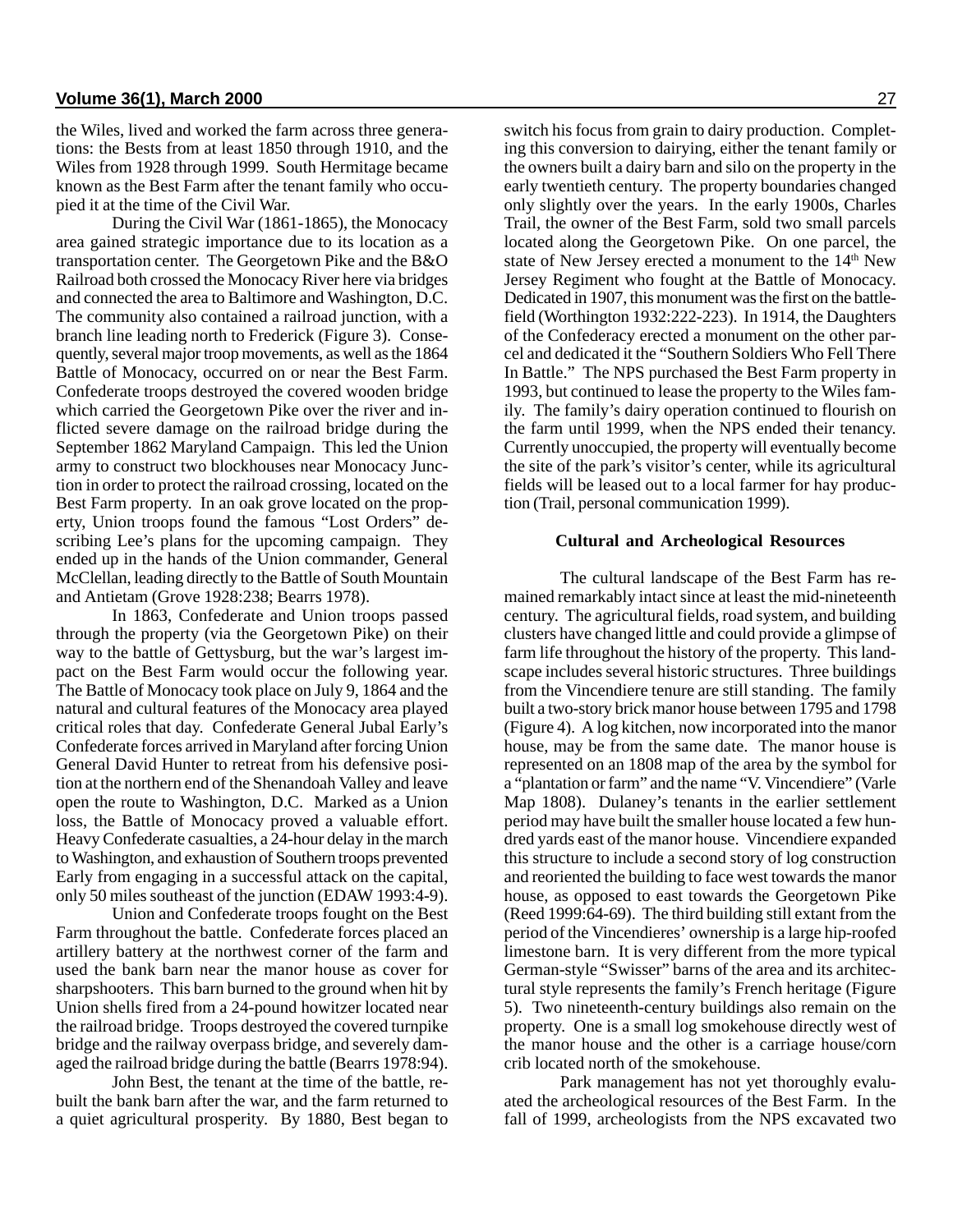

FIGURE 3. Map of the Battle of Monocacy, by Jebidiah Hotchkiss, 1864. (*Arrow indicates Best Farm.*)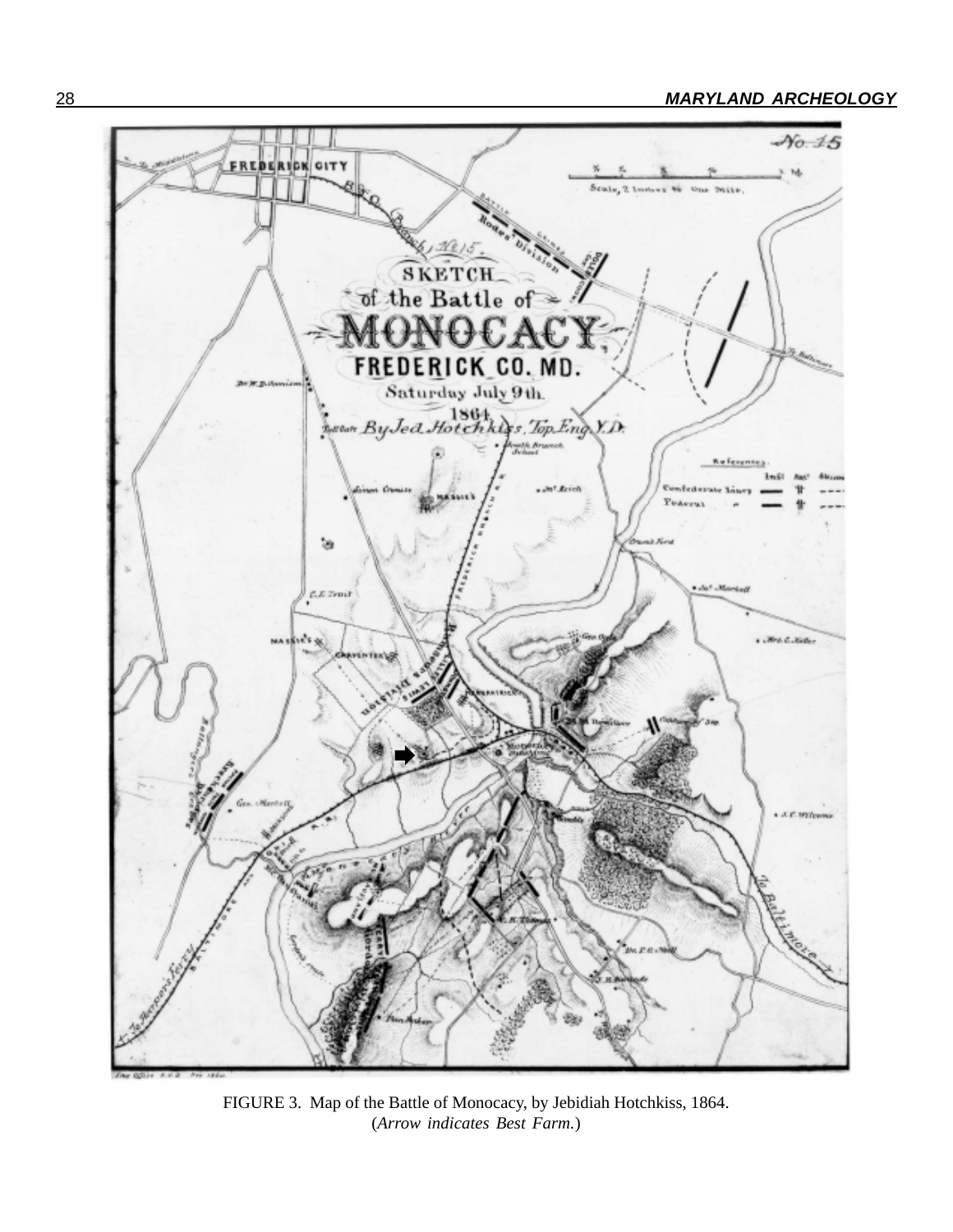

FIGURE 4. Eighteenth-century manor house (*courtesy of the National Park Service, List of Classified Structures*).

five-by-five and one two-by-five foot test units during recent stabilization of the manor house foundation. Artifacts recovered during this process date from at least the early 1800s through the present and included ceramic sherds, glass fragments, and at least one clay pipestem. During this same stabilization project, workers found a large quantity of broken crockery beneath an area of the manor house kitchen floor. The crockery represented, in form and style, plates, glasses, and cups typically found in the kitchen of a mid-nineteenth-century farm. The size of the fragments, their date, and the lack of food remains in the form of bones indicate that this was not a trash dump. This may represent crockery broken during the battle (Trail, personal communication 1999). In addition, surface finds in the nearby plowed fields have included eighteenth and nineteenth century ceramics.

The archeological resources on the farm are likely

to span both the prehistoric and historic periods. Prehistoric peoples in the Monocacy River valley favored riverside sites in both the Archaic and Woodland periods, and there is a river terrace on the property (Kavanagh 1982). Eighteenth-century settlement may also be represented archeologically by privies and perhaps the remains of additional housing that would have been necessary during the Vincendieres' ownership, due to the relatively high population of enslaved persons on the farm. Archeology may indicate troop movements during the Civil War period and provide new insights into the Battle of Monocacy. An analysis of both the landscape and archeological resources could be used to compare this farm with others in the Monocacy area and those further afield (e.g., Southern Maryland). This type of research can used to address such topics as ethnicity, slave and plantation life, and differences between eastern and western Maryland agricultural landscapes.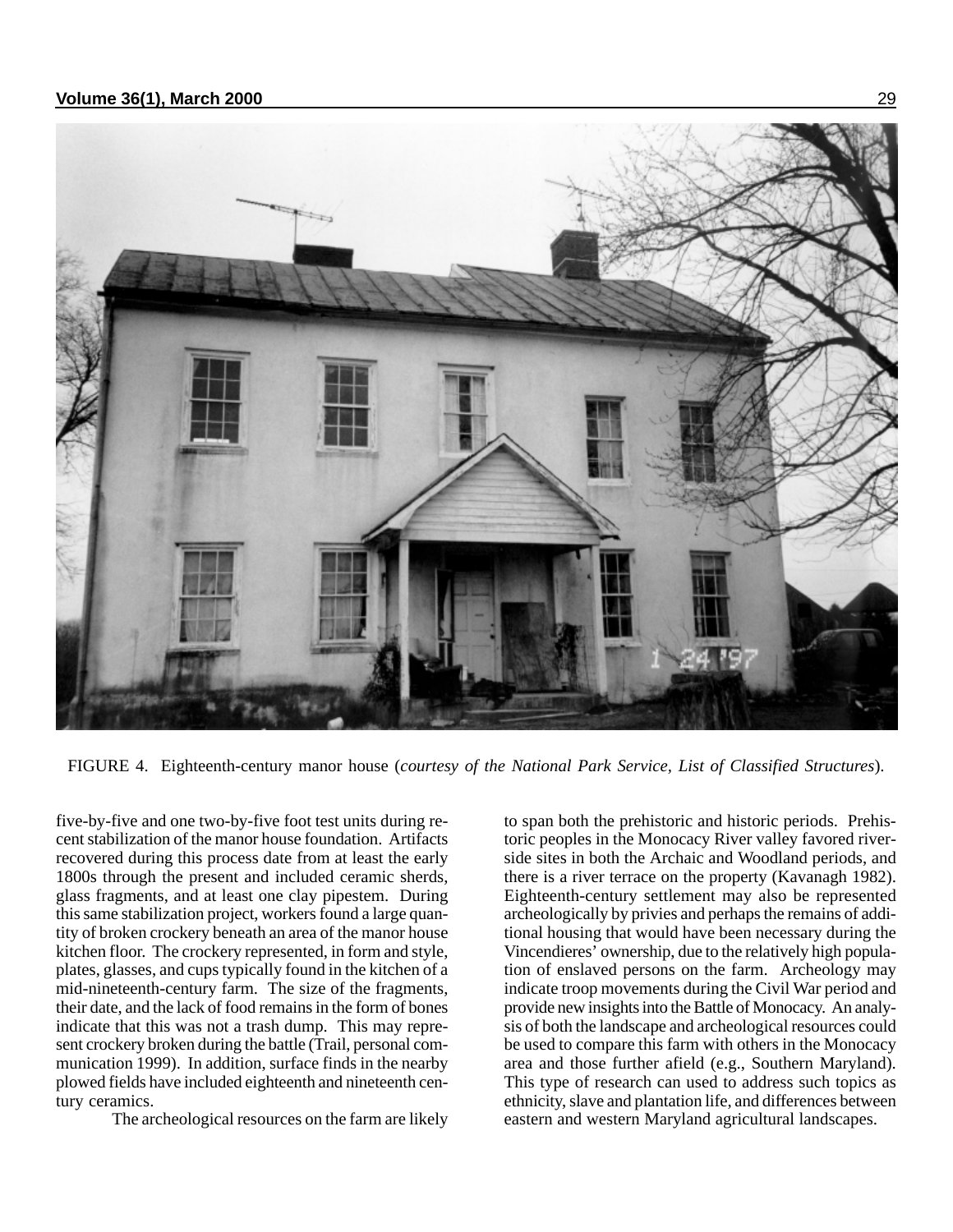

FIGURE 5. Eighteenth-century limestone barn (*courtesy of the National Park Service, List of Classified Structures*).

# **The Significance Concept**

Significance, according to the dictionary (Stein 1984:1224) means variously: "(1) importance; consequence, (2) having or expressing a meaning, (3) having a special, secret or disguised meaning." This same definition includes, as synonyms, "momentous or weighty." All of these are applicable to the archeological sense of significance, and get to the heart of the arguments made in archeological discussions of significance.

The development of the concept of significance in the United States and what is known as CRM (cultural resource management) archeology go hand in hand. Section 106 of the National Preservation Act of 1966 guides most of the archeological research carried out in Maryland and this law requires an interpretation of significance. The Archeological and Historic Preservation Act (1974) created a provision for the protection of archeological resources and led to a major increase in archeological research (Kerber 1994:2). Archeologists conducted this type of research as part of a management framework that most often included decisions related to the preservation, use, and/ or destruction of archeological resources. In other words, Section 106 stated that if the resource was significant it should be set aside and preserved for the future, or excavated and interpreted, and non-significant resources need not be protected from disturbance or destruction. In addition, the law stated that the treatment of significant archeological resources by excavation and data recovery had no adverse effect on the resource, in spite of the destructive nature of the archeological endeavor. A 1999 revision of the Section 106 regulations has changed this last provision, and excavation and data recovery are now treated as having an adverse effect on the archeological resource (Advisory Council on Historic Preservation 1999).

Archeology was not necessarily the primary motivation for the development of the concept of significance in Section 106. The concept arose from the implementation of the National Historic Preservation Act of 1966 in conjunction with the development of the National Register of Historic Places. The preservation community saw the National Register process as way to reach a consensus on which cultural resources represented our national heritage and should, therefore, be preserved. The National Register determines that the quality of significance is present if a resource "A) [is] associated with events that made a significant contribution to the broad patterns of our history, B) [is] associated with the lives of persons significant in our past, C) embodies the distinctive character of a type, period, or method of construction, or that represent a significant and distinguishable entity whose components may lack individual distinction; or D) [has] yielded, or may be likely to yield information important in prehistory or history" (Townsend et al. 1993:16). The resource is then weighed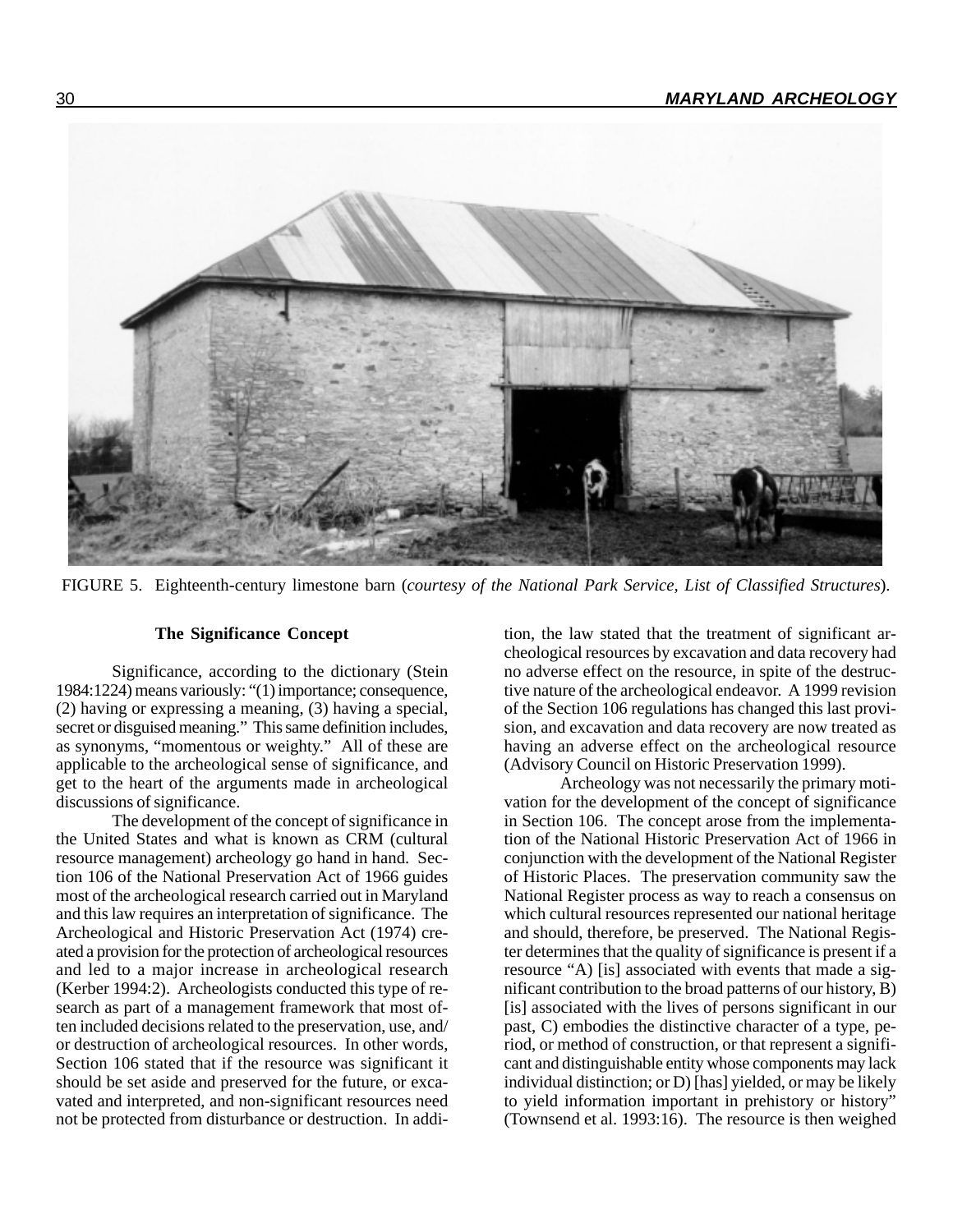against issues of integrity and historic context on a national, state, or local level (Townsend et al. 19931993). The Section 106 process, under which most archeology is done, only applies to significance as determined by these criteria.

This is not to say that significance has not always been part of the archeological process. In the early period of archeology large, obvious, exotic and/or unique sites got the most attention. These include, among others, the Mississippian mounds, Stonehenge, and the great Egyptian, Roman, and Greek ruins. In the early days of American historical archeology, in addition to places like Jamestown, sites related to the elite sector of society garnered examination. These included the homes of Miles Standish and Abraham Lincoln (Orser and Fagan 1995:25-26). In Maryland, these sites included Annapolis and St. Marys City, both historic sites associated with the early European history of the state (Shackel and Little 1993). There was a certain consensus among archeologists and the national historic preservation movement as to what was significant. As stated by Lyon and Cloues (1997:1), "there was a shared, almost intuitive understanding…about what was important: large high-style houses, and places associated with national heroes and events of war and politics."

British archeologist, Timothy Darvill (1993), describes the history of significance in archeology as having gone through several phases. He uses the term "value" as a synonym for significance. In Europe, during the medieval phase (pre-1600), monetary value and curiosity defined significance. People treated archeological remains as treasure or objects of superstition and fear. Only the extraordinary, unusual, and inexplicable were deemed significant (Darvill 1993:5-6). With the arrival of the Renaissance, the consideration of aesthetic and historic significance began. Aesthetic significance included the artistic and cultural beauty of archeological remains. Unfortunately, this often led to "restoration" based more on current aesthetics, rather than historical reality (Darvill 1993:8). Archeological remains were viewed as a "true record of human progress and achievement" (Darvill 1993:9). A third phase began in the twentieth century when the concept of significance, or value, expanded greatly. In this period, the concept of archeology as a non-renewable and fragile resource developed (Darvill 1993:12).

A recent review by Briuer and Mathers (1997) of the American archeological literature pertaining to the issue of significance helps to clarify the development of this topic in the U.S. This analysis determines the "range of ideas and approaches" that American archeologists have proposed and discussed between 1972 and 1994. In addition, areas of consensus and disagreement were determined as to how significance should be defined and evaluated (Briuer and Mathers 1997:2). According to the literature review, there was basic agreement on the theoretical issue that significance in archeology is both dynamic and relative

(Briuer and Mathers 1997:8). However, some see this concept as conflicting with preservation laws. These laws assume that all cultural resources are either inherently or not inherently significant, while the reality is that the entire concept of significance is a cultural construct. Significance is truly in the eye of the beholder and will change over time (Tainter and Lucas 1983). This aspect of significance proves to be the most difficult to deal with in archeological practice.

There was also general agreement on two methodological issues. One is the importance and utility of regional research designs (Briuer and Mathers 1993:17). The second issue is more relevant to the topic of significance: the importance of placing the evaluation of archeological significance within a context of research driven by current approaches to the solving archeological problems (Briuer and Mathers 1993:17). Most authors, when addressing the issue of problem-oriented research design, make clear that it must remain flexible, include public participation, and incorporate interdisciplinary collaboration and cooperation (Briuer and Mathers 1993:18). The inherent problem with problem-oriented design is that it deals with problems and questions of the moment. If archeologists base their definition of significance on "the moment," what happens when the moment passes?

It is an unworkable thesis that all archeological sites be termed significant. Tainter and Lucas (1983) suggest that archeologists base significance determinations on a research orientation and not assess non-threatened sites, as this may lead to their premature destruction. Another approach that may serve as a way to mitigate the subjectivity of the significance concept is that of preserving a sample of all site types (Dunnel 1984). McManamon (1990:15) claims an assessment of the archeological *data* is paramount. He suggests that determinations about the kinds of data, the importance of research questions the data can address, the uniqueness or redundancy of the data, and the current state of knowledge about the research questions are most essential in establishing significance. This approach is based on National Register Criterion (D), where significance requires that a property "has yielded, or may be likely to yield, information important to prehistory or history" (Townsend et al. 1993:16).

The National Register eligibility criteria have been crucial in the development and implementation of the significance concept. One way of viewing the purpose of the Register process is that of "bringing about consensus among professionals and the larger community about what is worthy of preservation" (Lyon and Cloues 1997:1). There is concern, however, that this process may be breaking down. As our society becomes increasingly diverse, the evaluation of what or whose past is important becomes less scientifically or positivistically determined (Lyon and Cloues 1997:2). Consensus, according to Lyon and Cloues, be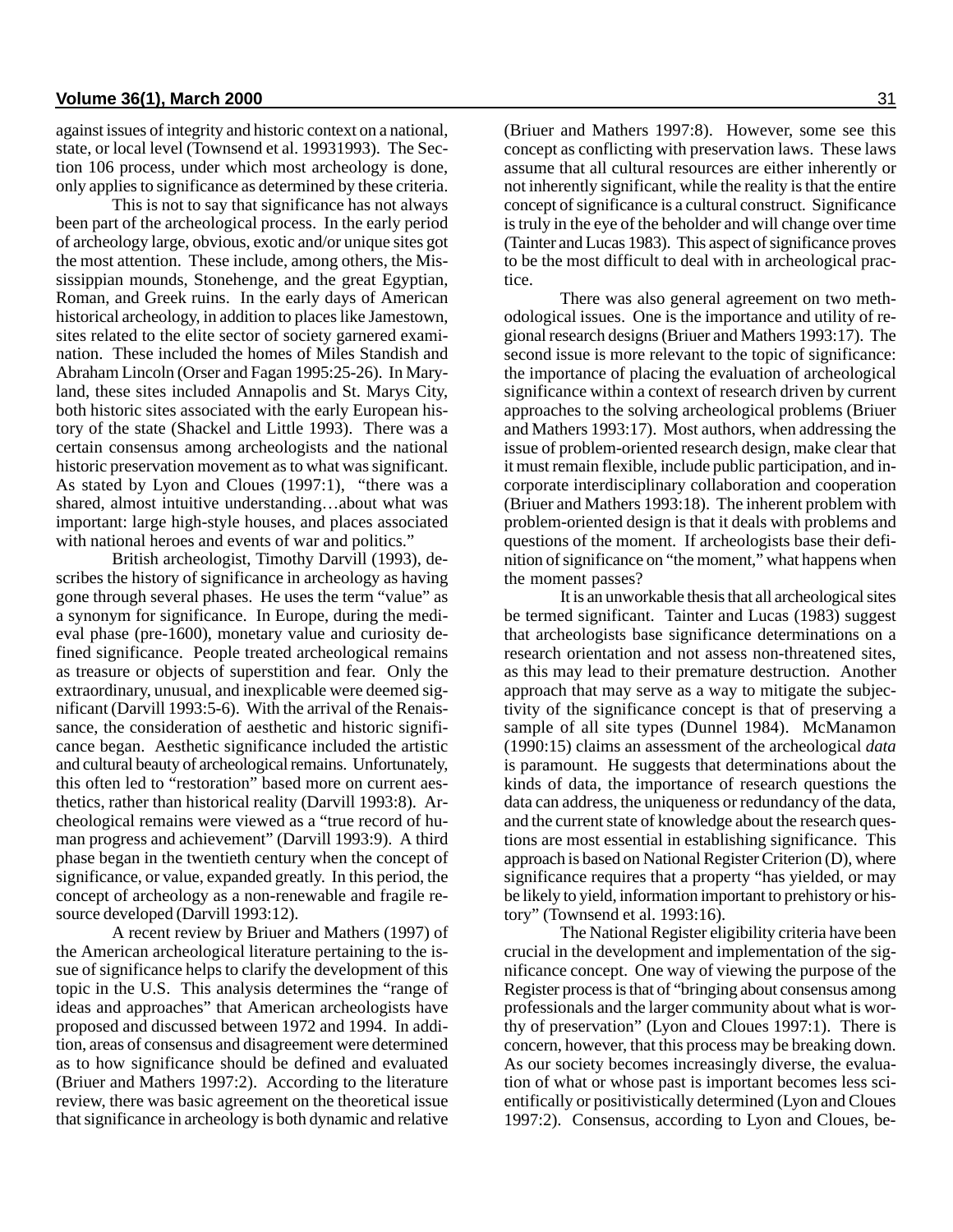comes harder to achieve under these circumstances.

Leone and Potter (1992) propose that one of the main problems with the National Register of Historic Places is its essentialism — that significance is to be found "within" relics of the past, rather than "growing out of the needs of contemporary societies" (Leone and Potter 1992:143). They go on to suggest that archeologists need to move away from a supposedly neutral, rational, positivistic method of determining significance. What is needed is a self-reflective (on the part of archeologists) and dialogic approach to the issue. This dialogic approach is set up in order to create a dialogue of equals, giving equal footing and input to the constituency for whom the site is significant (Leone and Potter 1992:140).

While there is still not total agreement on the issue of significance in archeology, one trend, at least among American archeologists, is clear. The consideration of significance has expanded. From a concentration on contemporary research issues, it now includes those of future research values, the importance and value of cultural resources to other disciplines, and, finally, to the consideration of broader public and social values (Briuer and Mathers 1997:28). While this broader approach does not come without problems, it is the best way for archeologists to deal with such a complex and complicated topic.

## **The Potential Effect of "Significance" on the Best Farm**

The Best Farm is part of a larger landscape that has already been determined significant in one sense. Monocacy National Battlefield is a National Historic Landmark and listed on the National Register because a Civil War battle occurred there in 1864. The most straightforward interpretation of the significance of the archeological resources on the Best Farm would be that those resources relating directly to the battle are significant.

This interpretation is very narrow and does not take into account the very long history of the farm. The Battle of Monocacy lasted one day. Europeans first settled in the area of the Best Farm in the mid-1700s. Given its geographic location, it also may contain evidence of prehistoric settlement. Limiting its period of significance could have a very negative impact on the preservation and management of the archeological components of the farm. If areas containing Civil War era resources are always given precedence in terms of disturbance or adverse effects, the archeological resources of other periods may suffer.

Edward Linenthal (1991:3), in his book *Sacred Ground: Americans and their Battlefields*, describes battlefields as "sacred patriotic space, where memories of the transformative power of war and the sacrificial heroism of the warrior are preserved." Civil War battlefields appear to hold a special place in the American psyche. In

recent years, managers of NPS Civil War battlefield parks have discussed the issue of broadening public interpretation at these parks (NPS 1998:9). It has been suggested that interpretation should include not only the story of the battle, but also "the breadth of human experience during the period" (NPS 1998:9). It will be difficult to do this without placing "the period" into the larger historic context. This means interpretation must include a more complete history of the site. The Civil War and its battles can only be understood and explained in terms of what came before. For example, at Monocacy National Battlefield, it is impossible to understand why the battle took place there without understanding the importance and development of the transportation network of train and turnpike. The importance (and perhaps significance) of the archeological resources relating to the railroad and the highway are not restricted to the year 1864. Such resources may be located on the Best Farm.

A broader interpretation of the archeological significance of the Best Farm allows for the preservation of much more than the battlefield. The agricultural history of the early American frontier, early railroad construction techniques, prehistoric lifeways, and evidence of Maryland's French connection are potentially part of Monocacy National Battlefield's archeological resources. There are those who will argue that the purpose of the park and indeed its congressional mandate is to preserve and interpret the site of the battle only. This can result in a very shortsighted approach to preservation and management of the archeological resources. Battlefield parks are often located in rural areas. In these times of sprawl and the loss of green space, they may hold some of the last remnants of a community's agrarian past. This may quickly become the case at Monocacy National Battlefield, where suburban development is approaching the borders of the park from all sides. In the future, the park may be the only place in the area where these kinds of archeological resources remain intact.

#### **Conclusion**

The Best Farm represents a typical farmstead of the area, but it also has many special qualities. These include its eighteenth-century French ownership, its 150-year history as a tenant farm, and its location as the site of a Civil War battle. This combination of the typical and the unusual should direct the determination of its archeological significance. The archeological resources of this property are likely to be rich and varied. If so, their significance should be based on the broadest possible considerations, including current research issues, possible future research values, and contemporary social issues at both a local and national level.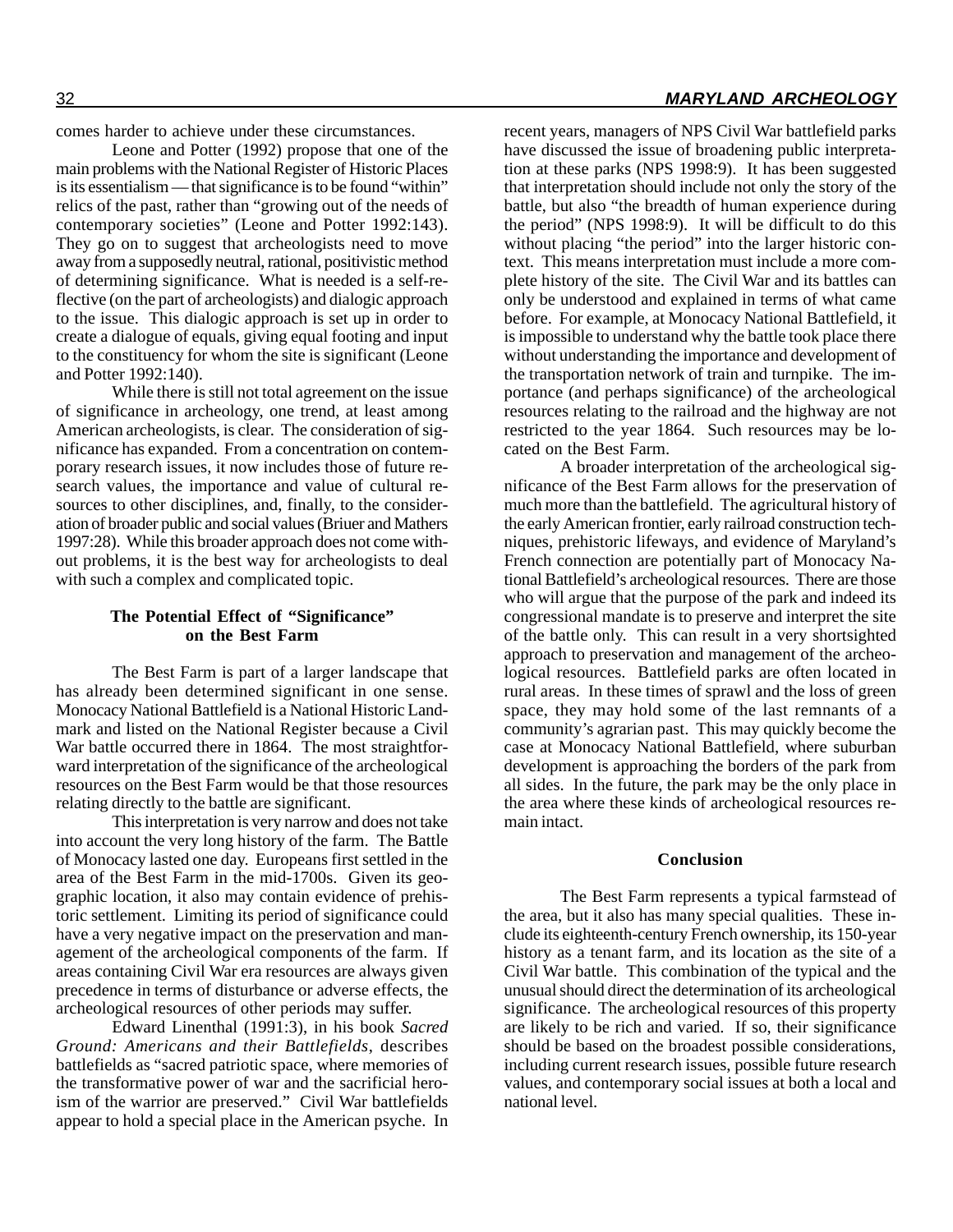## **Acknowledgements**

I conducted the cultural landscape inventory that was the inspiration for this paper as an intern with the Cultural Landscape Program/National Capital Region, National Park Service. I would like to thank my mentors in that program, Maureen Joseph and Perry Wheelock, and my CLP colleagues, Judith Early and Jennifer Hannah. In addition, I am grateful to all those at Monocacy National Battlefield who were so welcoming and full of insight and information about the Best Farm: Susan Trail, Gloria Swift, and Cathy Beeler. Thanks also to Paul Shackel for advice and support during the writing of this paper, and to Barbara Little for guiding me to the literature of significance.

## **References Cited**

- Advisory Council for Historic Preservation
	- 1999 Recommended Approach for Consultation of Recovery of Significant Information from Archeological Sites*.* FR Doc. 99-12055.
- Bearrs, Edwin C.
	- 1978 Documentation of Troop Movements. Manuscript on file, Monocacy National Battlefield, Frederick County, Maryland. Technical Information Center, National Park Service, Denver Colorado.

Briuer, Frederick L., and Clay Mathers

- 1997 Trends and Resource Patterns in Cultural Resource Significance: An Historical Perspective and Annotated Bibliography. Prepared for the Army Corps of Engineers, Technical Report EL-97-5.
- Darvill, Timothy
	- 1993 *Valuing Britain's Archaeological Resource.* Bournemouth Inaugural Lecture, Bournemouth University, Bournemouth.
- Dilts, James D.
	- 1993 *The Great Road: The Building of the Baltimore and Ohio, The Nation's First Railroad, 1828-1853.* Stanford University Press, Stanford, California.

Dunnel, Robert C.

1984 The Ethics of Archaeological Significance Decisions. In *Ethics and Values in Archaeology*, edited by Ernestene L.Green, pp. 62-74. The Free Press, New York.

EDAW, Inc., Land and Community Associates, and John Milner and Associates

1993 Monocacy National Battlefield: Cultural Landscape Evaluation and Archaeological Evaluation. Prepared for the National Park Service-Denver Service Center, Project No. MONO-337-35. On file at Monocacy National Battlefield.

Griffith, Dennis

1794 *A Map of the State of Maryland*. Philadelphia: J. Vallance.

Grove, William Jarboe

1928 *History of Carrollton Manor, Frederick County Maryland*. Marken and Bielfeld, Inc., Frederick, Maryland.

Hotchkiss, Jebidiah

1864 *Battle of Monocacy*. Map on file, Hotchkiss collection #H181, Library of Congress, Geography and Map Division, Washington, D.C.

Kavanagh, Maureen

1982 Archeological Resources of the Monocacy River Region, Frederick and Carroll Counties, Maryland. *Maryland Geological Survey, Division of Archeology, File Report* 164.

Kerber, Jordan E.

1994 Introduction. In *Cultural Resource Management: Archaeological Research, Preservation Planning, and the Public Education in the United States*, edited by Jordan E. Kerber, pp. 1-8. Bergin and Garvey, Westport, Connecticut and London.

Leone, Mark P., and Parker B. Potter, Jr.

- 1992 Legitimation and the Classification of Archaeological Sites. *American Antiquity* 57(1):137-145.
- Linenthal, Edward Tabor
	- 1991 *Sacred Ground: Americans and Their Battlefields*. University of Illinois Press, Urbana.
- Lyon, Elizabeth and Richard C. Cloues
	- 1997 *The Cultural and Historical Mosaic and the Concept of Significance: Implications for Preservation*. Paper presented at "Preservation Of What For Whom?: A Critical Look at Historic Significance," a conference sponsored by the National Council for Preservation Education, the National Park Service, and the Center for Graduate and Continuing Studies, Goucher College, Maryland. Goucher College, Baltimore, Maryland.
- McManamon, Francis P.
	- 1990 A Regional Perspective on Assessing the Significance of Historic Period Sites. *Historical Archaeology* 24(2):14-22.
- National Park Service [NPS]
	- 1998 *Holding the High Ground: Principles and Strategies for Managing and Interpreting Civil War Battlefield Landscapes*. Proceedings of a conference of Battlefield Managers. Nashville, Tennessee.
- Orser, Charles E., and Brian M. Fagan, Jr.
	- 1995 *Historical Archaeology*. HarperCollins College Publishers, New York.

Reed, Paula S.

1999 Cultural Resource Study of Monocacy National Battlefield. Prepared by Paula S. Reed and Associates, Inc., Hagerstown, Maryland.

Robb, Frances C.

1991 *Industry in the Potomac River Valley, 1760-1860*. PhD. dissertation, West Virginia University. U.M.I